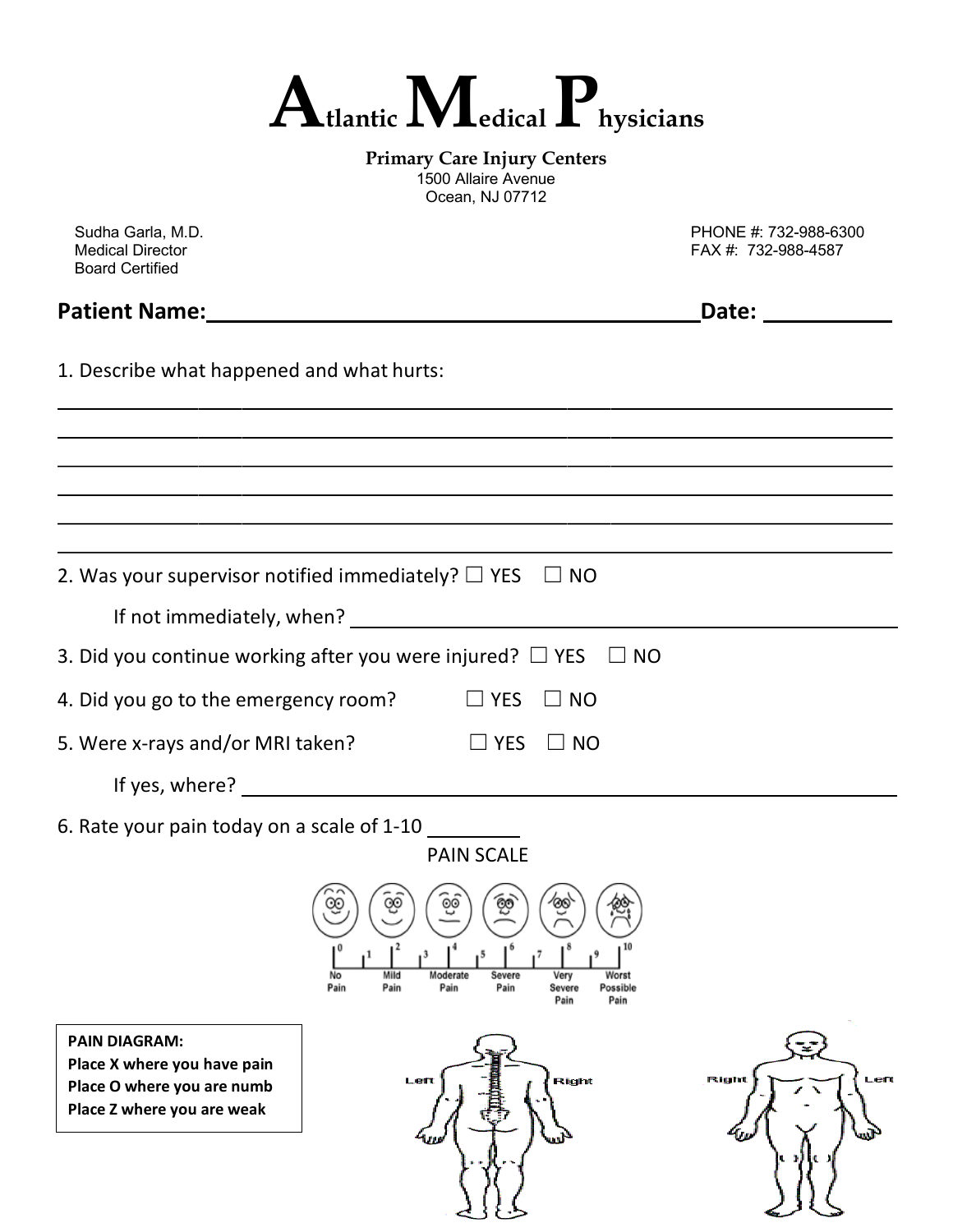| Reviewed By: New York Change and Change and Change and Change and Change and Change and Change and Change and Change and Change and Change and Change and Change and Change and Change and Change and Change and Change and Ch |                                                             |
|--------------------------------------------------------------------------------------------------------------------------------------------------------------------------------------------------------------------------------|-------------------------------------------------------------|
|                                                                                                                                                                                                                                | Date:___________________                                    |
| I hereby certify that all the information I have furnished on both pages of this form is true<br>and correct:                                                                                                                  |                                                             |
|                                                                                                                                                                                                                                |                                                             |
|                                                                                                                                                                                                                                |                                                             |
| If yes, please provide the date, injuries and treating provider:                                                                                                                                                               |                                                             |
| 13. Have you ever been in a serious car accident?                                                                                                                                                                              | $\Box$ YES<br><b>NO</b>                                     |
|                                                                                                                                                                                                                                |                                                             |
|                                                                                                                                                                                                                                |                                                             |
| If yes, please provide name and address below:                                                                                                                                                                                 |                                                             |
| 12. Have you ever been treated by a Chiropractor?                                                                                                                                                                              | $\Box$ YES<br>$\Box$ NO                                     |
| $\Box$ LIGHT DUTY $\Box$ OUT OF WORK<br>$\square$ FULL DUTY                                                                                                                                                                    |                                                             |
| 11. What is your current work status?                                                                                                                                                                                          |                                                             |
| 10. How long have you been employed at your current job? _______________________                                                                                                                                               |                                                             |
| 9. If yes, were they work related? $\Box$ YES $\Box$ NO                                                                                                                                                                        |                                                             |
| $1^3$<br>Mild<br>Moderate<br>Severe<br>Pain<br>Pain<br>Pain                                                                                                                                                                    | Very<br>Worst<br>Pain<br>Possible<br>Severe<br>Pain<br>Pain |
| 8. If you answered yes, rate your preinjury pain on a scale of 1-10:                                                                                                                                                           |                                                             |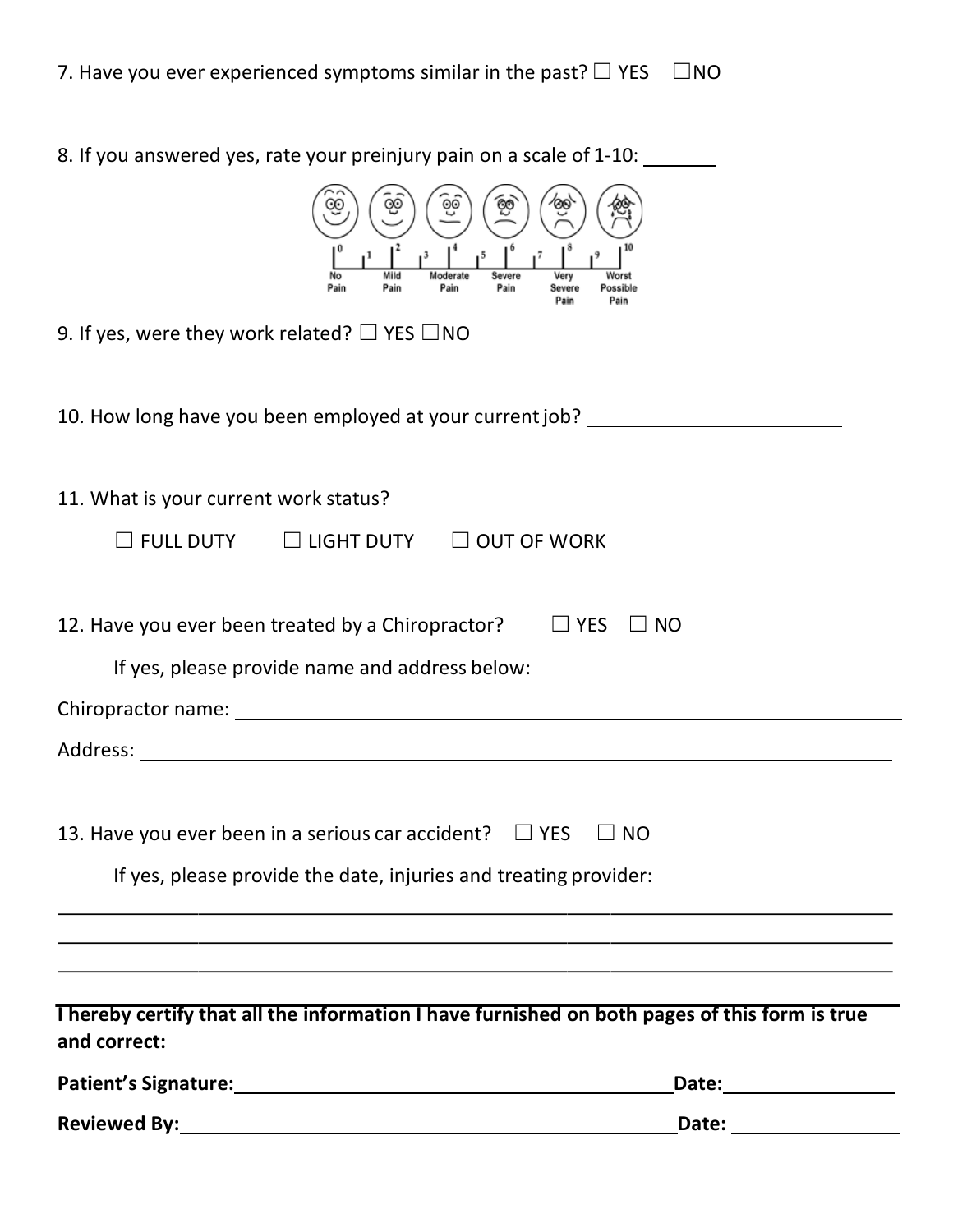

**Primary Care Injury Centers** 1500 Allaire Avenue Ocean, NJ 07712

| <b>Patient Name:</b>      | Date of Birth:         | Age: | Sex: |
|---------------------------|------------------------|------|------|
| Name of Referring Doctor: | Name of Family Doctor: |      |      |
| Reason for today's visit: |                        |      |      |
|                           |                        |      |      |

How long have you had this problem? *(Days, weeks, months, etc.)* \_

What makes it better or worse? *(Include any prior medical treatments, i.e. medications, physical therapy injections, etc.) \_\_*

Rate the pain 0 (no pain) – 10 (worst imaginable pain) \_\_\_\_\_\_\_\_\_\_\_\_\_\_\_\_\_\_\_\_\_\_\_\_\_

Are you allergic to any drugs? *Circle one* YES or NO *If yes, please list those drugs below:*

| Drug | <b>REACTION</b> (i.e. rash, hives,<br>palpitations, etc.) | Drug | <b>REACTION</b> (i.e. rash, hives,<br>palpitations, etc.) |
|------|-----------------------------------------------------------|------|-----------------------------------------------------------|
|      |                                                           |      |                                                           |
|      |                                                           |      |                                                           |

List all current medications and dosages:

| Past Medical History (Please circle all that apply to you): |                          |                  | <b>Diabetes</b>  |
|-------------------------------------------------------------|--------------------------|------------------|------------------|
| High blood pressure                                         | Coronary artery disease  | Vascular disease | Emphysema        |
| Heart disease/attacks                                       | Congestive heart failure | Thyroid disease  | Depression       |
| Lyme disease                                                | Bleeding disorder        | <b>Seizures</b>  | Gastric reflux   |
| <b>Multiple Sclerosis</b>                                   | Enlarged prostate        | <b>Hepatitis</b> | Liver disease    |
| Osteoarthritis                                              | Rheumatoid arthritis     | Stomach ulcers   | Kidney disease   |
| Asthma                                                      | <b>COPD</b>              | Cancer           | <b>Scoliosis</b> |

Are you Pregnant: Yes \_\_\_\_\_\_\_\_ No\_\_\_\_\_\_\_\_\_

Please list any other medical conditions not mentioned above:

| <b>Family History</b> (Please <b>circle</b> all that apply to members of your family): |                         |                  |                      |
|----------------------------------------------------------------------------------------|-------------------------|------------------|----------------------|
| Bleeding disorder                                                                      | Coronary artery disease | <b>Hepatitis</b> | Cancer               |
| Heart Disease/Attacks                                                                  | Seizures                | Lung disease     | Rheumatoid arthritis |
| Kidney disease                                                                         | Malignant hyperthermia  | Scoliosis        | Asthma               |

\_ \_ \_ \_

Please list any medical disease that a member of your family may have that is not mentioned above: